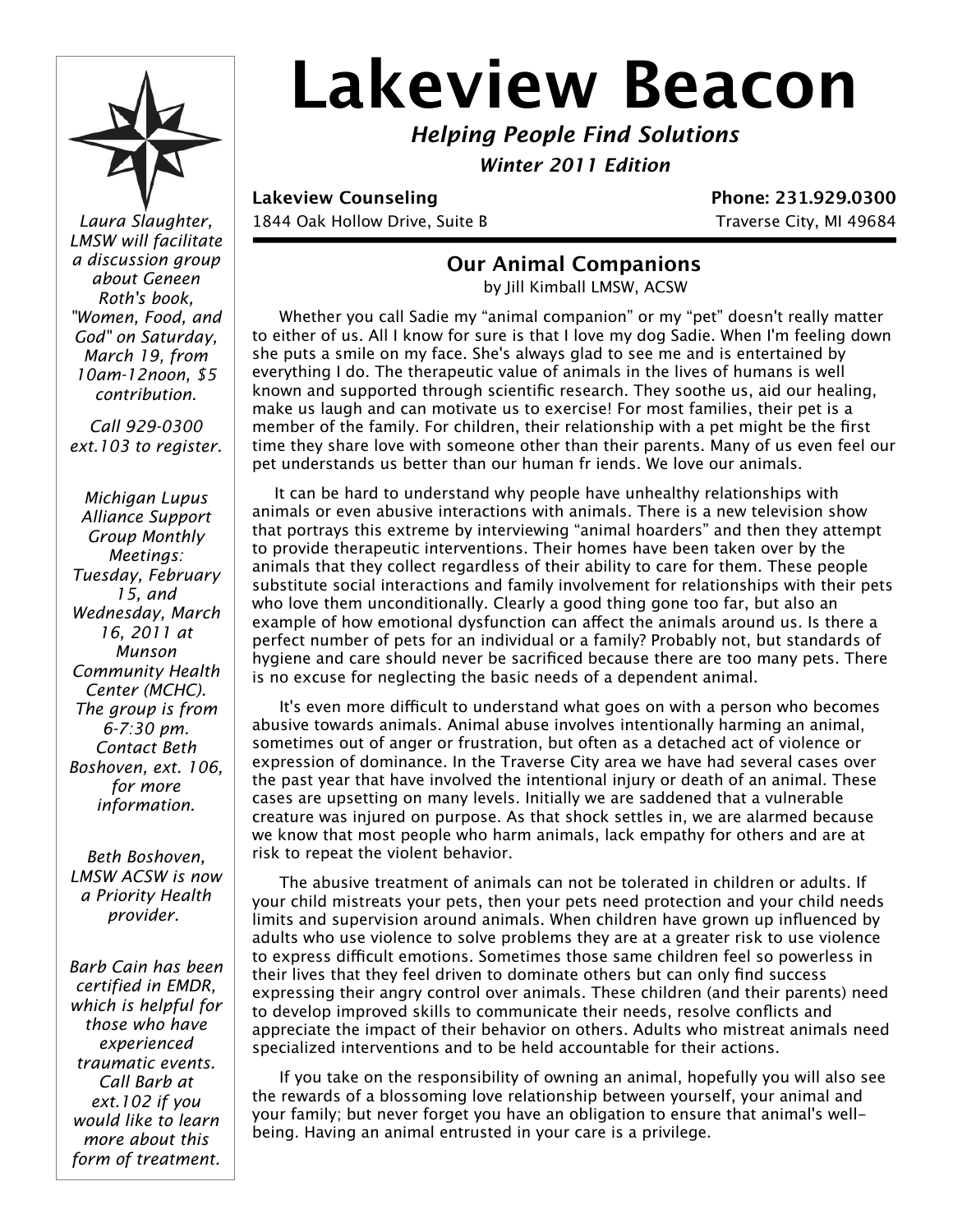*For more information about AniCare training or the Rapid Response program, please visit our website at http://www.animalsa ndsociety.org or contact Dr. Kenneth Shapiro at ken.shapiro@animals andsociety.org. In partnership with: Arizona State University, AniCare is provided online; University of Michigan School of Social Work, AniCare Adult is provided as a Continuing Education course.* 

*Dr. Kenneth Shapiro earned his BA from Harvard University and his PhD in clinical psychology from Duke University. James A. & Faith Knight Foundation, Shumaker Family Foundation and Kenneth A. Scott Family Foundation generously support AniCare and Rapid Response.*

 *Lockwood & Ascione, 1998; Arkow & Ascione, 1999; Arluke & Lockwood, 1997*

 *Randour, Krinsk, & Wolf, 2002*

 *Jory & Randour, 1998*

#### **The AniCare Approach: Counseling Animal abuse**

Kenneth Shapiro, PhD, Executive Director, Animals and Society Institute

Over the past two decades empirical research has demonstrated an association between animal abuse, violent behavior towards humans, and family violence. In addition to the co-occurrence, we now know that: both perpetrators and victims of bullying are more likely to abuse animals; witnessing animal abuse has a damaging traumatic effect on some children and "teaches" other children to use violence to solve interpersonal problems; and the same issues of control and dominance underlying spousal abuse are often operative in animal abuse.

Twenty-seven states (as of 2010) authorize or mandate judges to order counseling for individuals convicted of animal abuse. There are few treatment options for either adult or juvenile animal abusers that focus on the behavior of animal abuse. Rather, judges who sentence animal abusers often order anger management or substance abuse counseling. The AniCare Approach, developed by the Animals and Society Institute in the late 1990s, is a response to this societal need. To date, we have presented 49 workshops in 22 states reaching over 600 counselors in various fields.

AniCare is a problem-oriented approach founded on the insight that animal cruelty is a behavior that can and should be treated directly, regardless of cooccurring clinical diagnoses. The AniCare Approach encompasses cognitivebehavioral, psychodynamic and attachment theory perspectives. The key objectives of AniCare training provide mental health care professionals with: a clear understanding of the link between animal abuse and other forms of abuse and disorders; the range of animal abuse behaviors and appropriate interventions; the basic steps in making an assessment and factors to consider; the therapeutic theories that organize the approach to treatment; suggestions regarding integration of treatment into other interventions; and illustrations of the seriousness of animal abuse as it relates to domestic violence, animal suffering, and continuing patterns of abuse.

AniCare Child includes training in empathy (taking an animal's point of view) and self-management techniques (better problem-solving skills). Many children who abuse animals have attachment problems: They may have failed to develop a secure bond with a parent and may be over-reliant on a relationship with a companion animal; or they may be taking out the frustration of their own unmet needs on a companion animal. AniCare Adult emphasizes helping an individual be accountable for his or her behavior. Often animal abusers do not admit to themselves or others that what they did is wrong. They develop "stories" that deny the presence or importance of the abuse, or that distort their role in the abuse, or that somehow justify it. For both children and adults, their justificatory story often is heavily influenced by the subculture in which they are being or were socialized.

To complement and expand the focus of the AniCare treatment model, the Animals and Society Institute developed its Rapid Response program. We identify animal abuse cases most amenable to the AniCare model and send letters to the media, prosecutors, judges and probation officers, alerting them to the cooccurrence of human violence and animal abuse urging the prosecution of these cases with the sentence to include AniCare.

*If you are interested in attending AniCare Adult or Child in Traverse City, please contact petra@centurytel.net. Someone offered to sponsor training in Traverse City if sufficient interest exists.*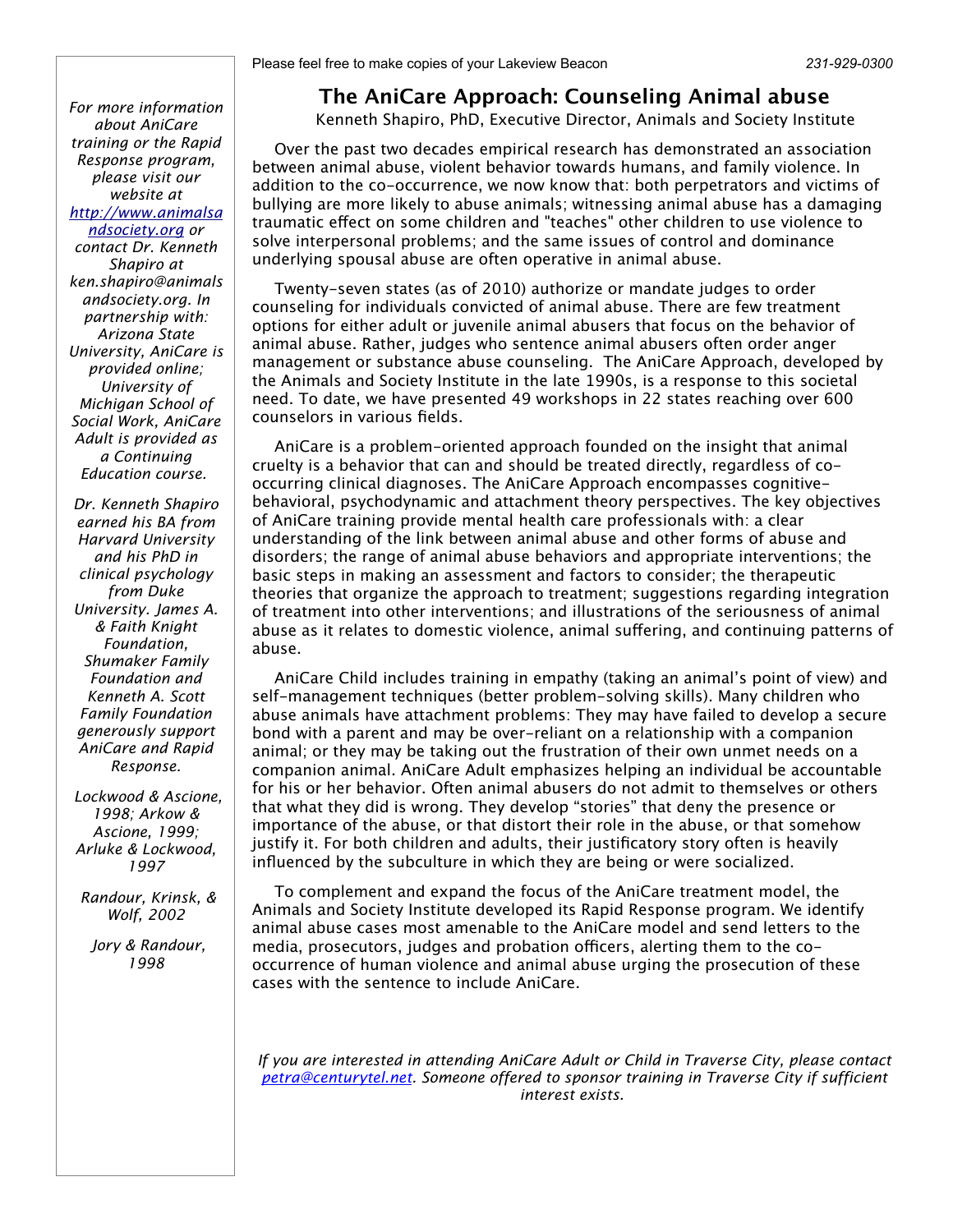

*"The greatness of a nation and its moral progress can be judged by the way its animals are treated." Mahatma Ghandi*



*"One of the most appreciated qualities of animals is that they are beyond language. That they feel but do not require conversation is a great relief to most people."*

*Mary Allen*

### **Helping Children Cope With The Loss of a Pet**

By Beth Boshoven, LMSW, ACSW

When a pet in your home begins to experience a decline in health, it is an important time to begin planning how you will approach the topic of the loss of that pet. Depending on the ages of the children, many can understand when a parent begins to describe the changes in the pet, such as the pet sleeping more and playing less. Older children may be able to understand the age of the pet as a factor, or simply that the animal has changed over the years.

When the death of a pet is near, consider involving the older children in care giving, memory making, taking pictures, or even just sitting with the pet to share their own thoughts or feelings. It is okay to allow children to ask questions and to talk openly about what may happen to the pet during the dying process. Children will be most interested in ensuring the animal will not be in pain, not be scared, and not be alone. If you are not comfortable talking to your children about these issues, be sure to ask a friend for help. Also, ask if the child has questions and allow them to ask what they may need to know. Some children need very little, or may need more explanation later on. Using simple language, and involving a veterinarian will help ease these conversations. Don't be afraid to show your own grief during this process.

Younger children may be better off to be involved after the death has occurred, when a parent explains that the animal is no longer living in the terms acceptable to that particular family. Some families choose to describe the animal as "in heaven" or "in a special place". It is okay to allow the child, even older children, to imagine what that animal is doing in the new place. It is important not to deny the death has occurred, or to simply say the pet is "gone", "sleeping" or "moved away". These statements are confusing to children.

Memoralizing a pet is an important part of this transition for children and adults. Planting a garden, putting out pictures, making scrapbooks, and sharing memories are all easy ways to help a child process the death of a pet. Children can struggle with losing an animal, and may need comforting even months after a death has occurred. Every child is different, so be aware of what is happening with your child.

There are time when a child can experience long term difficulty and may need to speak with a professional. If a child appears depressed, angry, anxious, or if you notice unusual behaviors, you will need to learn more about what your child is thinking or feeling. Some children struggle with the idea that the animal is "in the ground" or "cold", and many children begin to worry about the death of other pets or people. Children are continuously growing and changing, and it is important to address whatever thoughts or feelings that may be getting in their way, even if it seems simple or silly to adults. Some children also experience a great deal of loneliness when a pet dies. Be sure to monitor for distress at home and at school as a child may deny feelings of loss, while their moods and behaviors indicate otherwise.